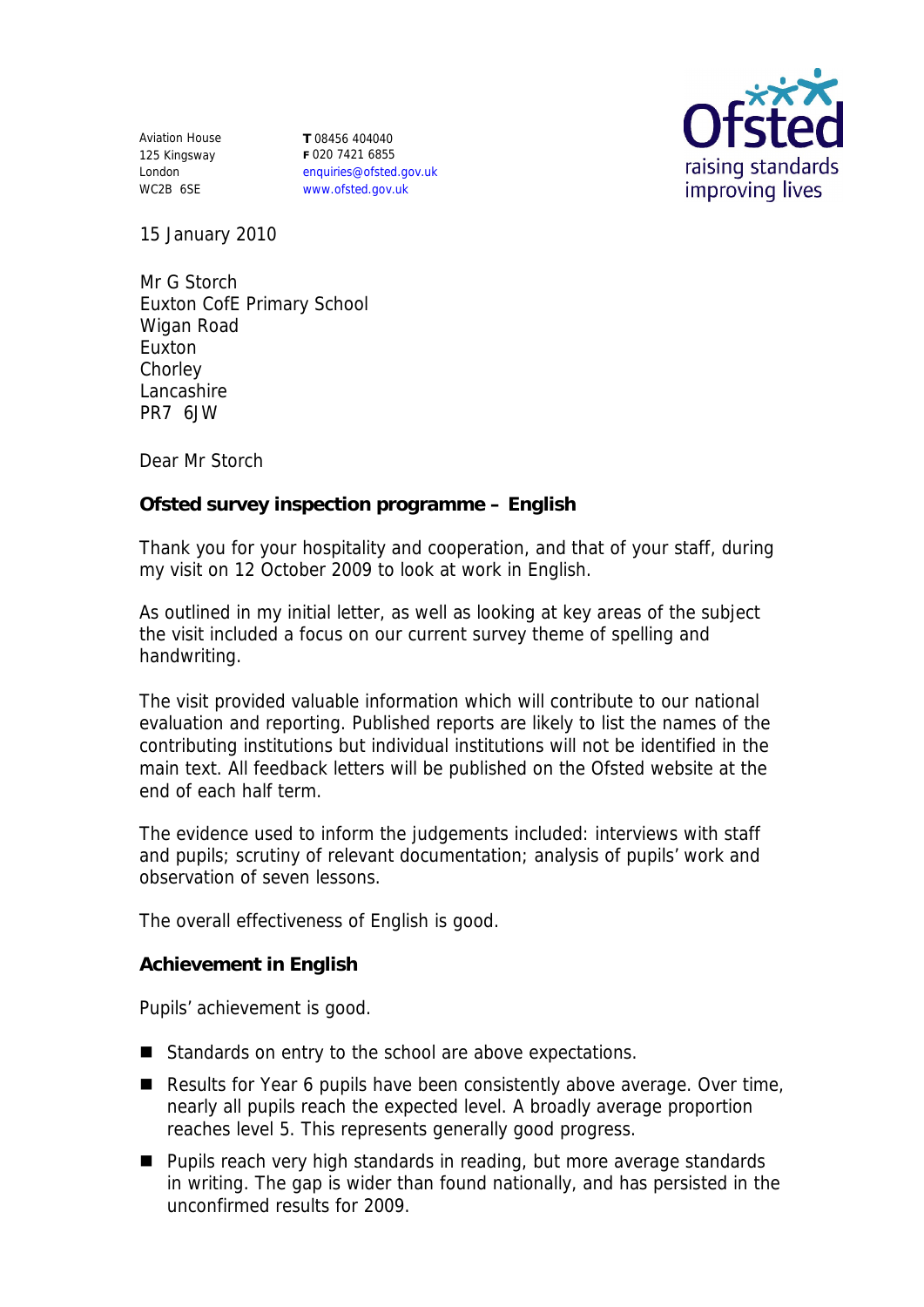- Boys perform at least as well as girls in reading across the age range, but their progress in writing is less consistent.
- Pupils with special educational needs and/or disabilities achieve well, and there are no substantial differences in achievement between groups of pupils in the school.
- Both boys and girls enjoy English. They are absorbed during independent reading time and keen to get involved in group activities, although their interest wavers if they have to listen too long to the teacher. The standard of written work seen was generally good, although there is scope to improve the quality of spelling.

**Quality of teaching in English**

The quality of teaching is good.

- **Pupils enjoy English lessons, especially where learning is active. They are** enthusiastic about reading. Some would like more opportunities to make significant choices about their writing.
- There is a strong core of good and outstanding teaching in English that illustrates good practice. However, there is some variability in quality across the school which limits the achievement of pupils.
- In lessons observed, relationships with pupils were consistently good. Lessons were mostly planned well, lively and varied. Teachers used good resources well. They modelled reading and writing helpfully on interactive whiteboards and made good use of hands-on learning and role-play to develop speaking and listening skills. They provided helpful guidance for independent work but left space for individual ideas. Good teamwork with teaching assistants ensured every pupil participated in activities as fully as possible.
- $\blacksquare$  In the less effective lessons observed, planning was less clear about how the intended learning would happen. This sometimes led to teachers spending too long on explaining and pupils' attention faltered.
- Older pupils understand their targets and how they are making progress. Teachers assess well through questioning. When marking or giving feedback, they highlight achievements and areas to improve, and sometimes involve the pupils in self- and peer-assessment.

**Quality of the curriculum in English**

The curriculum is outstanding.

- The curriculum has very successfully fostered pupils' love of books through daily time for independent reading, a good choice of books, and the enthusiastic support of adults.
- Teachers often use a shared book to give a meaningful context for practising new skills. Role-play is used to help pupils explore texts and prepare for writing.